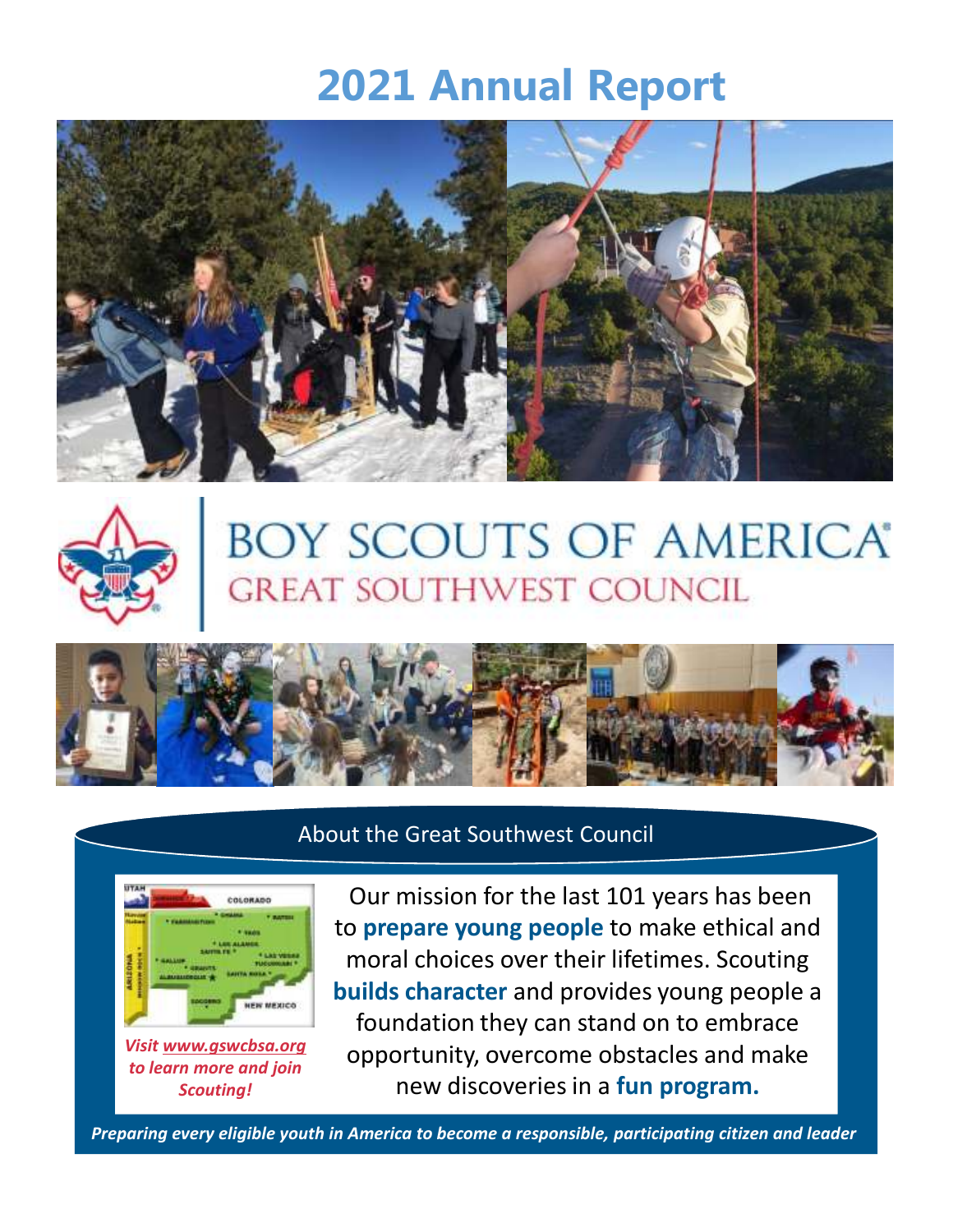## **2021 from the Perspective of the Council Key 3**



**Mike Maurer Council President**



**Dale Balmer Council Commissioner**



**Kent Downing Acting Scout Executive**

Facing the second year of a global pandemic, the scouts and adult leaders in the Great Southwest *Council responded with a positive 'can do' attitude. While operating under health guidelines designed to limit the spread of the disease, units still found ways to meet and carry out the Scouting program. Activities, advancement, camping, and service projects started to come back to life after the strict limits of 2020 began to ease. In-person Cub Day Camps and resident attendance at Gorham Scout Ranch returned in 2021, after being canceled in 2020.*

*At the Council-level, our long-time Program Director, Caryl Sharpe, retired. Kent Downing, National Service Territory 2 Director, continued to serve as our Acting Scout Executive. The professional and support staff responded to these challenges by providing their as-always superlative service to everyone. As we look to 2022, there is a renewed vigor with the Council's Executive Board, with new faces coming on-board and council leadership focusing on governance and preparing for the Council's future as the pandemic wanes, and the national bankruptcy case nears resolution.*

*We look forward to continuing to work with the outstanding cadre of unit, district, and council-leader, so that we can continue to provide an outstanding youth program and grow it to serve even more youth in the future.*



### **2021 Financial Facts**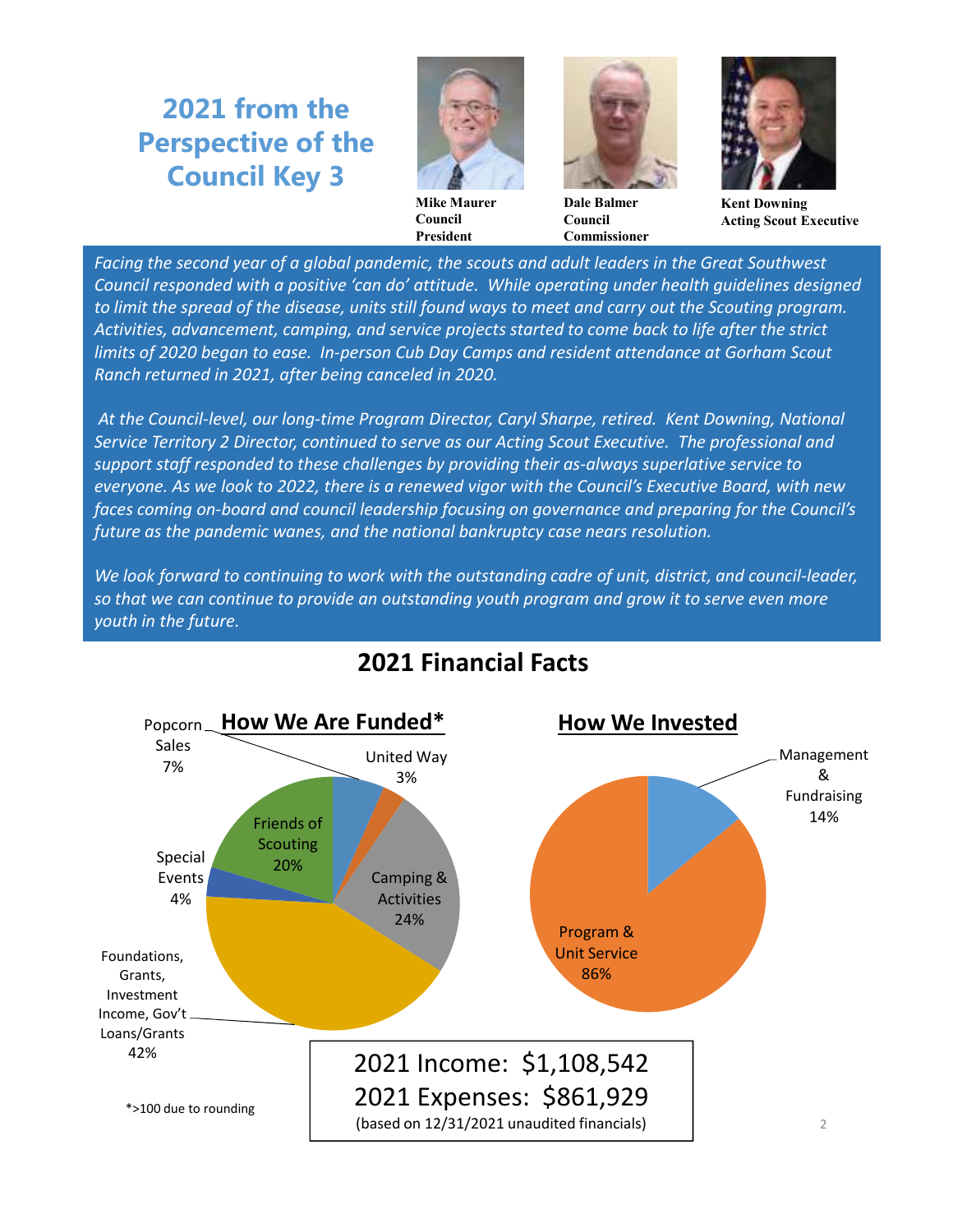# 2021 Highlights



*A Scout Is: Trustworthy, Loyal, Helpful, Friendly, Courteous, Kind, Obedient, Cheerful, Thrifty, Brave, Clean, Reverent*

| Units and Youth Membership         |              |        |  |  |
|------------------------------------|--------------|--------|--|--|
| Group                              | <b>Units</b> | #Youth |  |  |
| Cub Packs (grades K-5)             | 38           | 711    |  |  |
| Scouts BSA Troops (age 11-17)      | 68           | 950    |  |  |
| Venturing <b>Crews</b> (age 14-20) | 8            | 42     |  |  |
| <b>Totals</b>                      | 114          | 1703   |  |  |

#### Recognition

**2021 Silver Beaver Recipients**

**Stephanie Allen, Bryan Burks, Steve Gates 2021 Venturing Leadership Award Recipients**

> **Annika Zenger, Crew 612 (youth) Greg Williamson, Crew 11 (adult)**

| Group        | <u>In</u><br><b>Council Council</b> | Out of | <b>Totals</b> |
|--------------|-------------------------------------|--------|---------------|
| Youth        | 241                                 | 119    | 360           |
| Adult        | 105                                 | 40     | 145           |
| <b>Total</b> | 346                                 | 159    | 505           |

Gorham Resident **Attendance** 

#### 2021 Financial Special Events (Net Income)

> The Sporting Clays fundraiser was held in September with all of our participants having a great time at the Tinnin Hunt Club. The net income to the council was \$30,948 (the best ever) Nov/Dec Online Auction: \$9,896

Rotary Club Grant: Many thanks to the Rotary Club for their generous Grant of \$24,000 for improvement to the Welcome Shelter at Gorham Scout Ranch

Philmont Fly Fishing: \$5,048